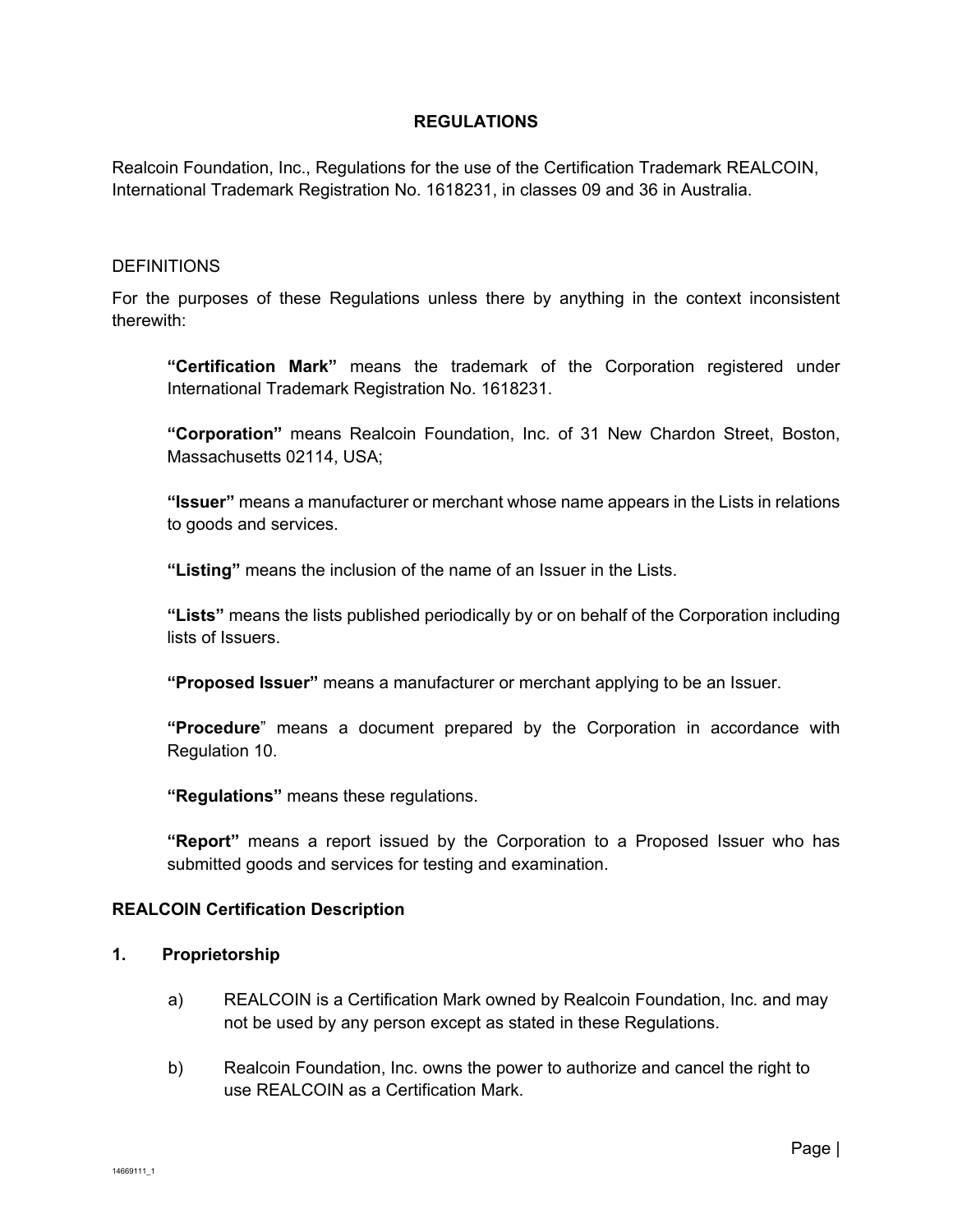# **2. Who is Authorized to Use the Mark**

Use of the REALCOIN Certification Mark in Australia is limited to individuals or organizations that have completed the REALCOIN certification process as overseen by Realcoin Foundation, Inc., and is an Issuer in accordance with these Regulations.

# **3. Administration of Regulations**

These Regulations shall be administered by the Corporation.

## **4. Record of Issuers**

The Corporation shall maintain at the address given a record of Issuers that shall include the name, address and trade description of each Issuer together with the date of its Listing and (if appropriate) the date of the withdrawal of its authorization to use the Certification Mark or of voluntary cessation of its use thereof, and shall be open to inspection at reasonable times by the public.

# **5. Characteristics Certified by the Mark**

The REALCOIN certification applies to any digital currency backed by assets with commercial value independent of the currency's digital ecosystem or payment networks associated with the assets themselves.

For example, this might include a digital currency that is backed by:

- Specific mineral or metal resources owned by the issuer
- Energy allotments produced or owned by the issuer
- Healthcare services or derivative revenue streams owned by the issuer
- Computing power credits produced or owned by the issuer

This excludes the following categories:

- Non-digital currencies
- Digital fiat currencies
- Digital currencies that are not backed by external assets or that derive their value primarily from characteristics of their digital ecosystem or payment networks, e.g. issuance caps, smart contract functionality, network effects based on scale
- Digital currencies backed by fiat assets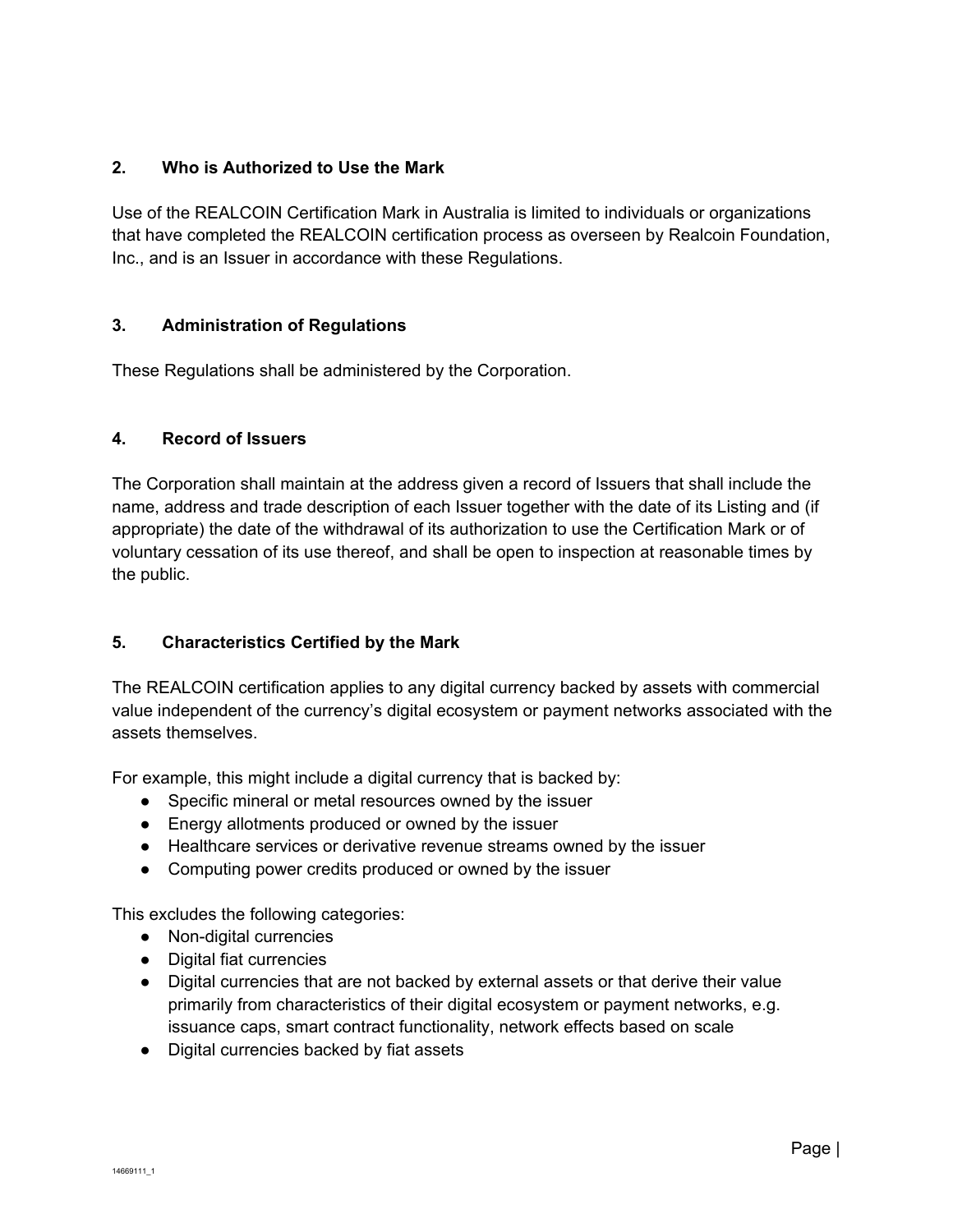# **6. Certifiable Goods and Services**

The REALCOIN Certification Mark may also be used for the following goods and services, provided the mark is used for these goods or services by an authorized user of the Certification Mark:

GOODS: Downloadable computer software for use as a cryptocurrency wallet, downloadable software for generating cryptographic keys for receiving and spending cryptocurrency; downloadable computer software for managing and verifying cryptocurrency transactions on a blockchain; downloadable computer software for managing and validating cryptocurrency transactions; cryptocurrency hardware wallets.

SERVICES: Cryptocurrency trading services; cryptocurrency exchange services featuring blockchain technology; real estate investment services; financial investment in the field of real estate; financial exchange of virtual currency; financial services, namely, providing a virtual currency for use by members of an online community via a global computer network; electronic transfer of virtual currencies.

# **7. Attributes for Approved Certifier / Declaration of Competency**

The Corporation is organized as a social welfare organization tasked with overseeing the certification and use of the Certification Mark towards the goal of ensuring the reliable certification of digital currencies that derive their worth from external assets with material value. The Corporation seeks to provide information, education, and publicity to provide awareness to those providing goods and services certified with the Certification Mark. The Corporation will have an independent Board of Directors appointed by its founding members; preferably there will be five Directors on the Board. Trained agents and the Board will be responsible for certifying currencies as being compliant with the standards of the Certification Mark. The Corporation will be funded entirely by fees associated with its certification services and non-taxdeductible contributions.

# **8. How Certifying Body Tests Characteristics and Supervises Use of the Certification Mark**

A certification agent of the Corporation will evaluate a currency to determine whether it meets the requirements laid out in section 5 above. The proposed issuer is responsible for submitting supporting documentation to demonstrate that the currency meets these requirements. Successful proposed issuers will be recorded on the Corporation's blockchain; proposed issuers may continue to use the Certification Mark as long as the currency in question remains compliant with the requirements laid out in Regulation 5 above. Testing to ensure that each currency remains compliant will occur annually, concurrent with the payment of the annual renewal fee. The Corporation will not discriminate against any issuer that has met the minimum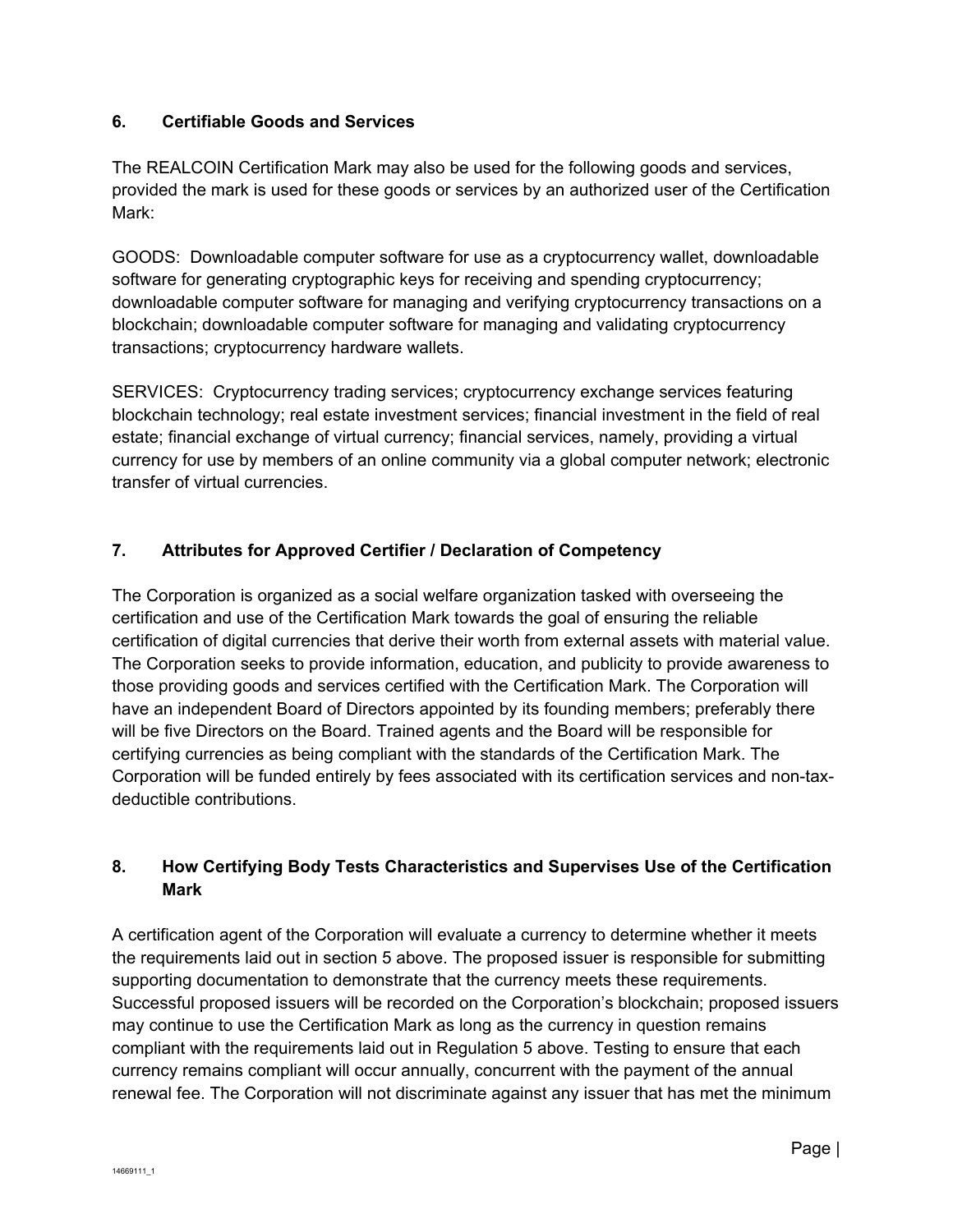requirements. The Corporation may alter these conditions only with the approval of the Board; such alteration will not affect the use of the Certification Mark by previously authorized users without twelve months' written notice.

# **9. Application and Authorisation to use the Certification Mark**

A Proposed Issuer shall sign an application to be an Issuer. Before giving authorization to use the Certification Mark, the Corporation shall be satisfied that

- (a) The Proposed Issuer is the manufacturer or merchant;
- (b) The goods and/or services submitted for testing, examination and Listing are already being manufactured for sale or are to be manufactured;
- (c) The Proposed Issuer has completed an application to be an Issuer; and
- (d) The goods and/or services submitted by the Proposed Issuer conform to the applicable requirements of the characteristics to be certified, including that the digital currency is backed by assets with commercial value independent of the currency's digital ecosystem or payment networks associated with the assets themselves.

On conclusion of the testing and examination, a Report shall be issued to the Proposed Issuer by the Corporation.

Every Proposed Issuer that satisfies the Corporation that it will issue a digital currency with Characteristics Certified by the Mark set forth in Regulation 5 and for Certifiable Goods and Services set forth in Regulation 6, shall have its name included in the Lists as an Issuer, and upon such inclusion in the Lists shall be authorized to use the Certification Mark in relation to its goods and services in accordance with the Service Agreement for such time as these goods and services continue to meet the applicable requirements of the characteristics to be certified.

Every manufacturer or merchant that has been authorized by the Corporation to use the Certification Mark shall be provided with a Procedure, which shall describe its certifiable goods and services' performance under the testing and examination specified in the applicable requirements of the characteristics to be certified. Such Procedure is the property of the Corporation.

## **10. User of Certification Mark**

An Issuer shall only apply the Certification Mark to goods and/or services that are included in the Lists and that conform to the appropriate Procedure and the Issuer shall do so only by the following means: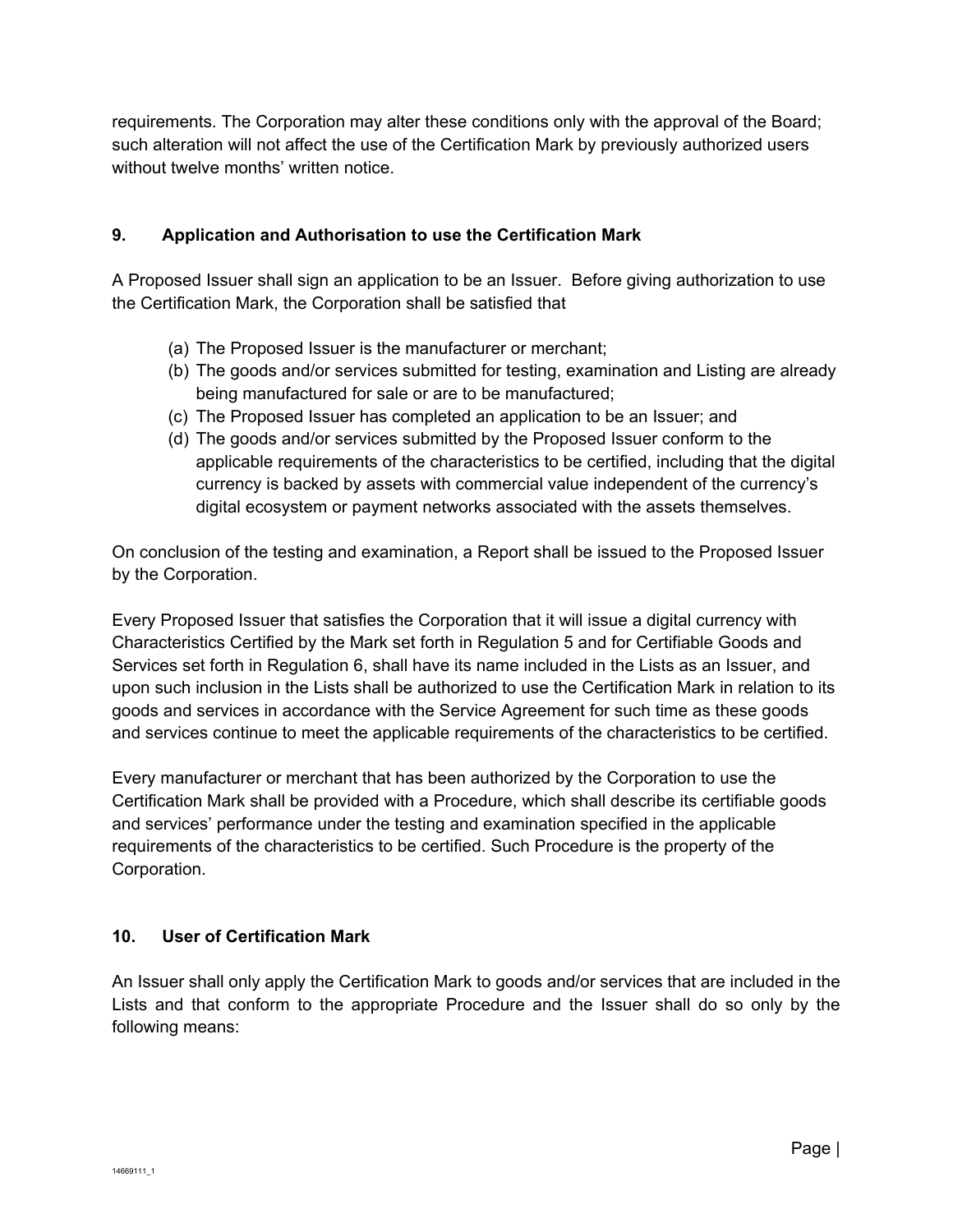- (a) a label that combines a representation of the Certification Mark with the identification given by the Corporation to the Issuer and such other data as may be specified by the Corporation; or
- (b) a representation of the Certification Mark stamped, cast, or molded directly on or in the goods.

An Issuer may print or otherwise represent the Certification Mark on its own lists, showcards, or other trade literature or in press advertisements or in any other manner authorized by the Corporation, all such use only being in respect of the Issuer's goods and/or services included in the Lists.

The Corporation will inform all of its Proposed Issuers and Issuers that they are not to use the Certification Mark in any printed advertisement or printed publicity matter directed primarily to the market in the European Union without indicating that it is a Certification Mark.

# **11. Examination of Goods and Services after Listing**

Every manufacturer or merchant authorized by the Corporation to use the Certification Mark shall at any reasonable time within normal business hours permit representatives of the Corporation to enter the manufacturer's premises for the purpose of:

- (a) re-testing and re-examining goods and/or services of,
- (b) taking samples of the most recently manufactured certifiable goods for such testing and examination as may be required by the Corporation either on the Issuer's premises or elsewhere, so as to enable the Corporation to satisfy itself that the Standard or requirement is being conformed to.

The representatives of the Corporation may be employees of the Corporation or of suitable qualified inspectors instructed by the Corporation. Inspection of the Users' premises shall take place not less than once in each twelve-month period.

If action taken by representatives of the Corporation under Regulation 13 reveals deviations from the Standard, the Issuer shall forthwith either correct the deviations or cease using the Certification Mark.

## **12. Fees**

The Corporation will set the fees for the certification of the goods and/or services. Initially, fees are set at \$100 USD for applying for the certification and a \$25 USD annual fee.

The Corporation shall be entitled to charge fees at a level to be determined from time to time by the Corporation having regard to its costs relating to the Listing of a manufacturer or merchant to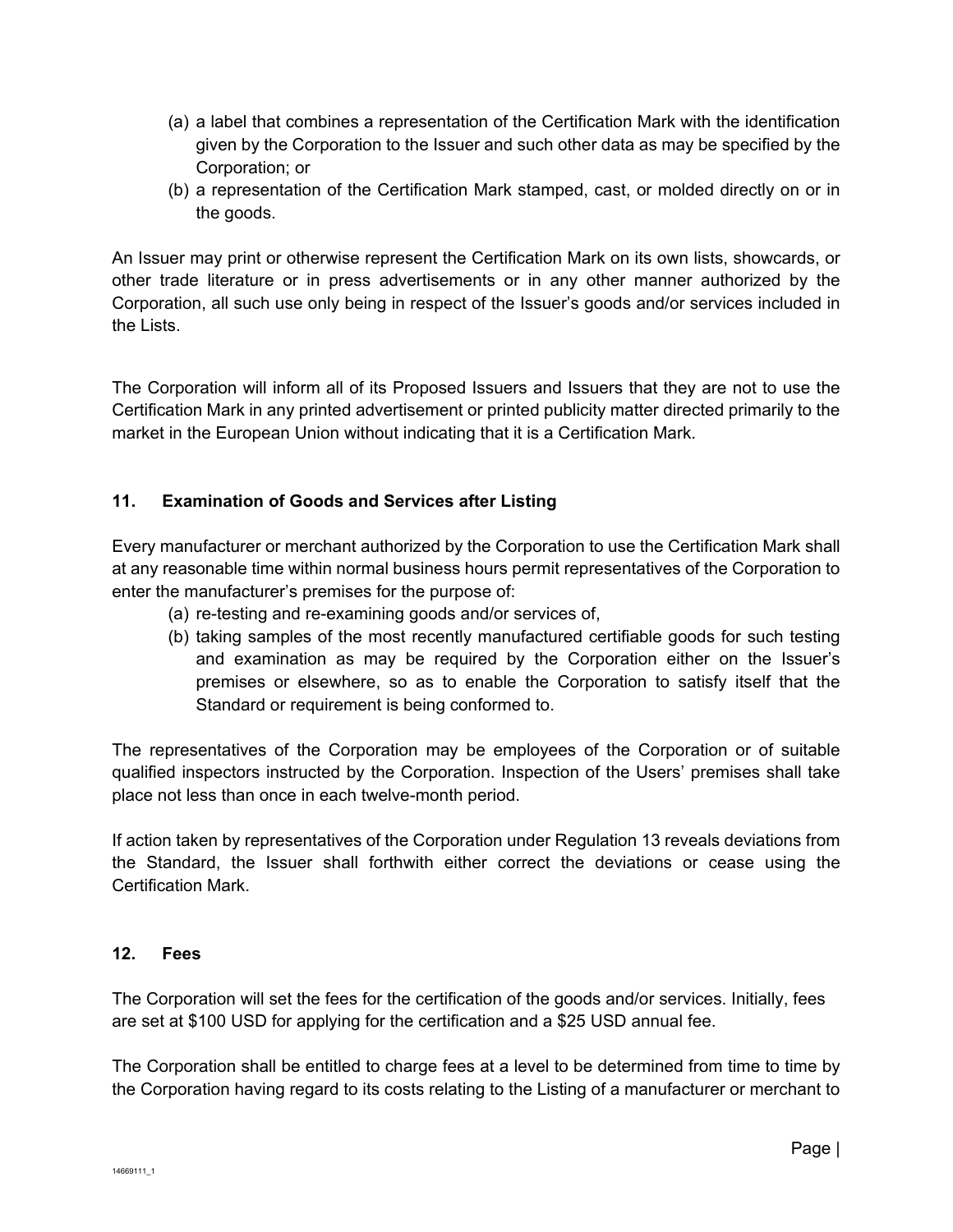use the Mark as a Certification Mark. In addition, the Issuer shall pay additional fees to be determined for surveillance, inspection, examination, testing, re-examination, re-testing, supervision, re-Listing and administration such as shall from time to time be determined by the Corporation to be fair and appropriate.

Fees not payable in advance should be paid within sixty (60) days of the date of the invoice. There shall be no unfair discrimination in the level of fees paid under these Regulations.

# **13. Breach of Regulations and Withdrawal of Authorization**

If a Proposed Issuer or manufacturer commits any substantial breach of these Regulations its authorization to use the Certification Mark shall be liable to be withdrawn.

The Corporation may, subject to the provision of this Regulation 13, revoke or refuse to grant a Listing to a Proposed Issuer or Issuer if it fails to use the Certification Mark on the listed goods and/or services for a period of two consecutive calendar years; the filing of any voluntary or involuntary petition for bankruptcy by or with respect to the Proposed Issuer or Issuer; the making of any arrangement or composition with creditors of the Proposed Issuer or Issuer; the appointment of a receiver of the business of the Proposed Issuer or Issuer; the voluntary or involuntary liquidation of the business of the Proposed Issuer or Issuer; or a conviction of an offense rendering to the discredit of the Proposed Issuer's or Issuer's reputation and good faith as a manufacturer or merchant. Such decisions, and the grounds for them, shall be communicated to the Proposed Issuer or Issuer in writing.

The Proposed Issuer or Issuer shall indemnify the Corporation against financial losses that the Corporation may incur or suffer as a result of the Proposed Issuer's or Issuer's failure to comply with these Regulations.

## **14. Dispute Resolution Process**

Any Proposed Issuer aggrieved by the Corporation's refusal to authorize use of the Certification Mark or any Issuer's aggrieved by the Corporation's withdrawal of his authorization to use the Certification Mark shall direct a complaint first to help@realcoin.org.

## **15. Appeals**

If the parties are unable to resolve a complaint via the Dispute Resolution Process, the dispute may be resolved using a confidential alternative dispute resolution process known as binding arbitration. The arbitration will be administered by an entity dependent on the country in which the Proposed Issuer seeks to use the Certification Mark. Unless the arbitrator rules to the